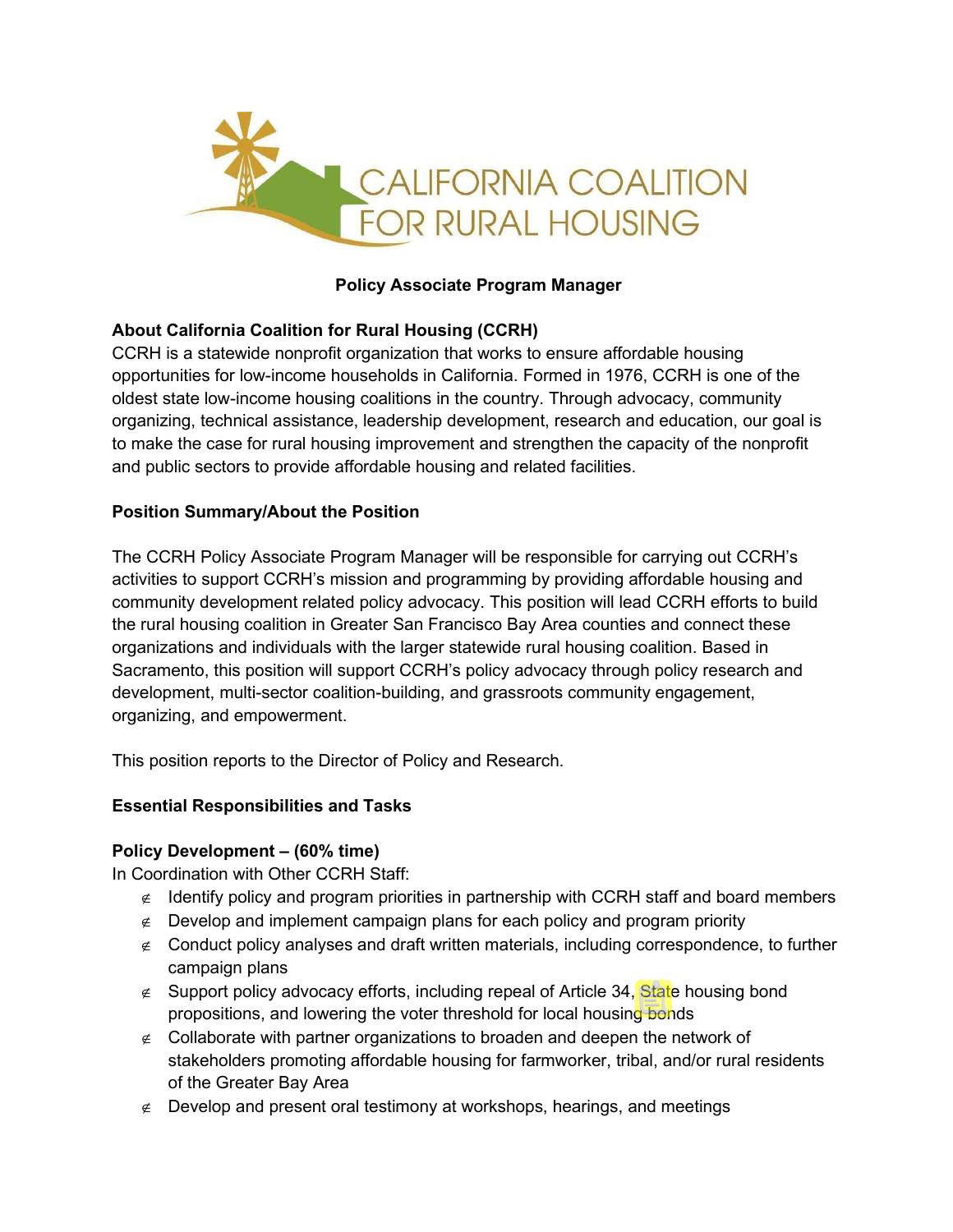- ∉ Analyze, coordinate, and prepare CCRH written comments in response to federal and state housing agency proposed rule changes.
- ∉ Participate in work-group meetings hosted by federal, state, regional, and local agencies that address affordable housing concerns
- ∉ Coordinate with other CCRH programs to identify opportunities for participation by local governments, organizations, and community activists
- ∉ Work with Operations Director and Communications Director to use social media to advance housing policy priorities
- ∉ Represent CCRH in statewide and regional coalitions

# **Policy Research (30% time)**

In Coordination with Other CCRH Staff:

- ∉ Develop network for information dissemination and participation in relevant conversations regarding affordable housing including NationBuilder or other CRM platform
- ∉ Provide advocacy and support for housing and community development initiatives that align with the overall mission of CCRH
- ∉ Expand engagement of rural local governments, elected and agency officials, lenders, grassroots and BIPOC-led organizations, affordable housing advocates, and others in CCRH initiatives
- ∉ Help expand CCRH membership by rural local governments, elected and agency officials, lenders, grassroots and BIPOC-led organizations, affordable housing advocates, and others
- ∉ Identify and support issues trending in rural communities that promote or enhance affordable housing development

## **Shared Office and Communications Responsibilities/General Admin (10% time)**

- Assist CCRH is accomplishing its overall mission
- Assist CCRH in improving internal and external processes for greater efficiency and effectiveness
- Assist in coordinating mission-driven activities and events
- Other duties as assigned

## **Required Education and Experience**

- A minimum of a bachelor's degree in urban planning, public policy, community development, or a related field
- 3-5 years of experience working in policy development regarding housing development, planning, economic, development, community development, or a closely related field.
- Advocacy experience, preferably with affordable housing or related social equity issues
- Experience working in diverse communities with strong cultural competency skills
- Developed research, analytical, and writing skills
- Strong communication skills with ability to foster strong relationships with key stakeholders and decision-makers
- Advanced computer skills in the MS Suite of programs